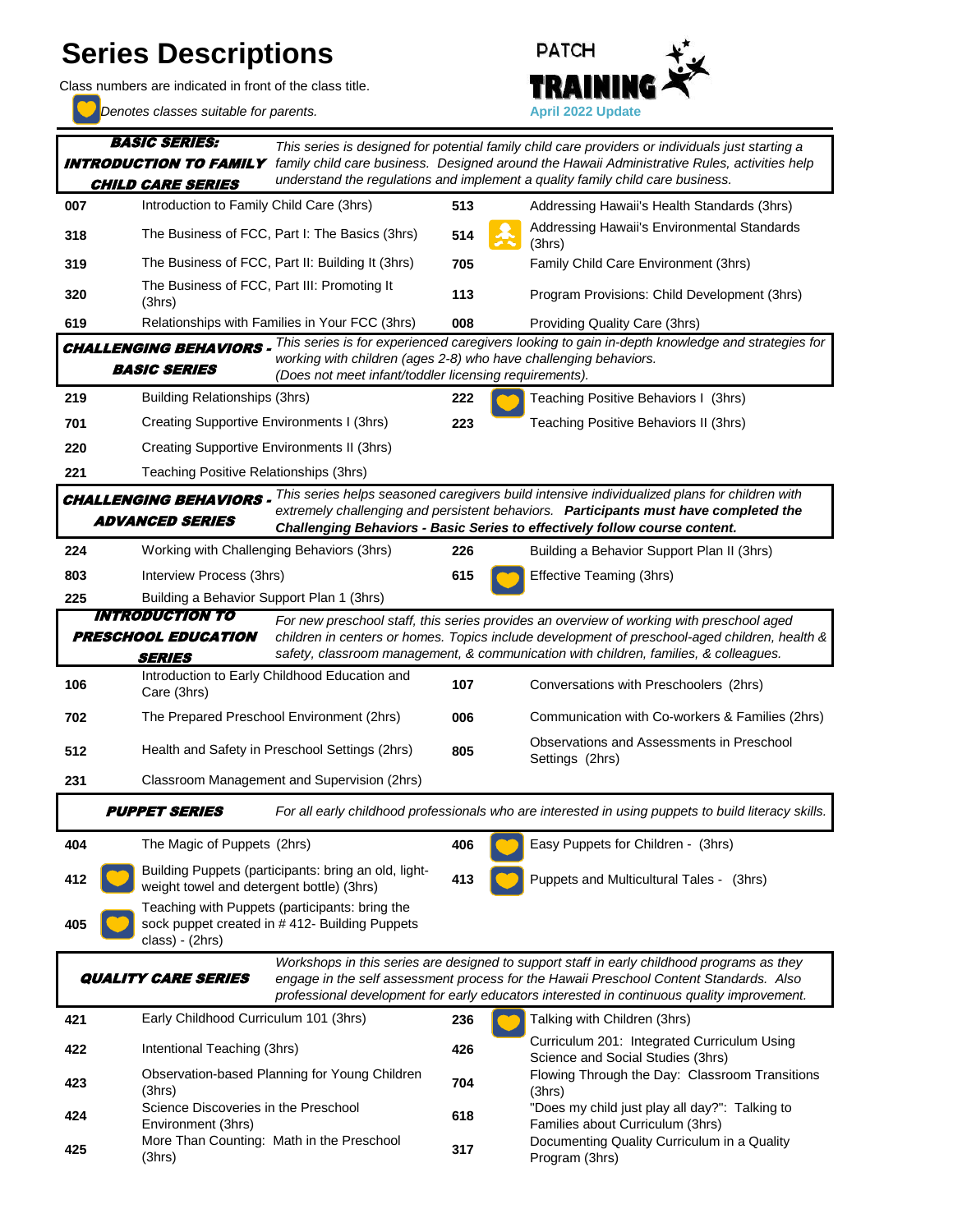## **Series Descriptions**

Class numbers are indicated in front of the class title.

*Denotes classes suitable for parents.* **<b>April 2022 Update April 2022 Update** 



**227** The Importance of Play (3hrs) **229** The Child Who Doesn't Engage with Others (3hrs) **804 230 230 230 230 Zhendom** is Excluded (3hrs) **228 605 102** Introduction to Infant/Toddler Care (3hrs) **309 104 104 Language Development (3hrs) 104 104 Language Development (3hrs) 411 C** Ages of Infancy (3hrs) **506** Health, Safety & Nutrition (3hrs) **103 CO** Discoveries of Infancy I (3hrs) **505 606** It's Not Just Routine (3hrs) **409 CO** Discoveries of Infancy II (3hrs) **207 207** Social Guidance (3hrs) **801 310** Individual Care & Small Groups (3 hrs) **410 700** Space to Grow (3hrs) The Responsive Process (3hrs) **105 CO** Brain Development (3hrs) **903** Development & Learning in the Multicultural Setting (3hrs) **902 606** Protective Urges (3hrs) **208 607 607 608** Responding to the Family's Needs (3hrs) **607 607** Responding to the Family's Needs (3hrs) **108 108** Developmental Guidelines for I/T (3hrs) **420 420** Conversations with Infants & Toddlers (3hrs) **703 110** The Prepared Infant & Toddler Environment **110 110** Understanding Social & Emotional Development of Infants & Toddlers (3hrs) **616 232 232 232** Supporting the Individual Needs of I/T (3hrs) **236 232 232** Supporting the Individual Needs of I/T (3hrs) **617 906** Cultural Diversity in Infant/Toddler Settings (3hrs) **109 109** Understanding Infant/Toddler Curriculum (3hrs) **907** Cultural Sensitivity with Families (3hrs) **237 621** Introduction to Social Emotional Wellness (3 hrs) 621 Working in Partnerships w/ Families (3 hrs) **114 114 114 114 Individualized Intervention with Infants and <b>114 Individualized Intervention with Infants and** Toddlers (3 hrs) **115 239** When Behavior Goes Off Track (3 hrs) **807 240** Effects of Challenging Behaviors (3 hrs) Observation and Responsive Routines (3 hrs) Building Partnerships with Families (3hrs) Understanding Infant/Toddler Curriculum (3hrs) SUPPORTING PLAY SERIES The Prepared Infant &Toddler Environment (3hrs) Developmental Guidelines for I/T (3hrs) INFANT/TODDLER SERIES 3 *Continues to build on the foundations laid in the WestEd Basic and Advanced Infant/ Toddler Series. Content covers social and emotional development, curriculum development and building relationships with families. (Meets Infant/Toddler licensing requirements.)* Flexible, Fearful & Feisty (3hrs) The Child Who Doesn't Engage in Play (3hrs) *Looks at methods early childhood professionals can utilize to help children (3-5 yrs.) develop socially and cognitively through play. (Does not meet Infant/Toddler licensing requirements).* Special Needs (3hrs) Brain Development (3hrs) Together in Care (3hrs) *Focuses on additional considerations when working with children 0-3 yrs. (Meets Infant/Toddler licensing requirements).* Ages of Infancy (3hrs) The Importance of Play (3hrs) Observing Children at Play (3hrs) INFANT/TODDLER SOCIAL EMOTIONAL SERIES *This series looks as Social Emotional Wellness and strategies for working with Infants and Toddlers with challenging behaviors. (Meets Infant/Toddler licensing requirements.)* Development of Social Emotional Wellness (3 hrs) Emotional Development (3hrs) *Introductory series to working with children age 0-3 yrs. (Meets Infant/Toddler licensing*  **WESTED BASIC I/T SERIES** *requirements*). Respectfully Yours (3hrs) WESTED ADVANCED I/T **SERIES** 

(3 hrs)

**428 241 241** Developing a Support Plan for Infants/Toddlers

Building Emotional Literacy (3hrs)